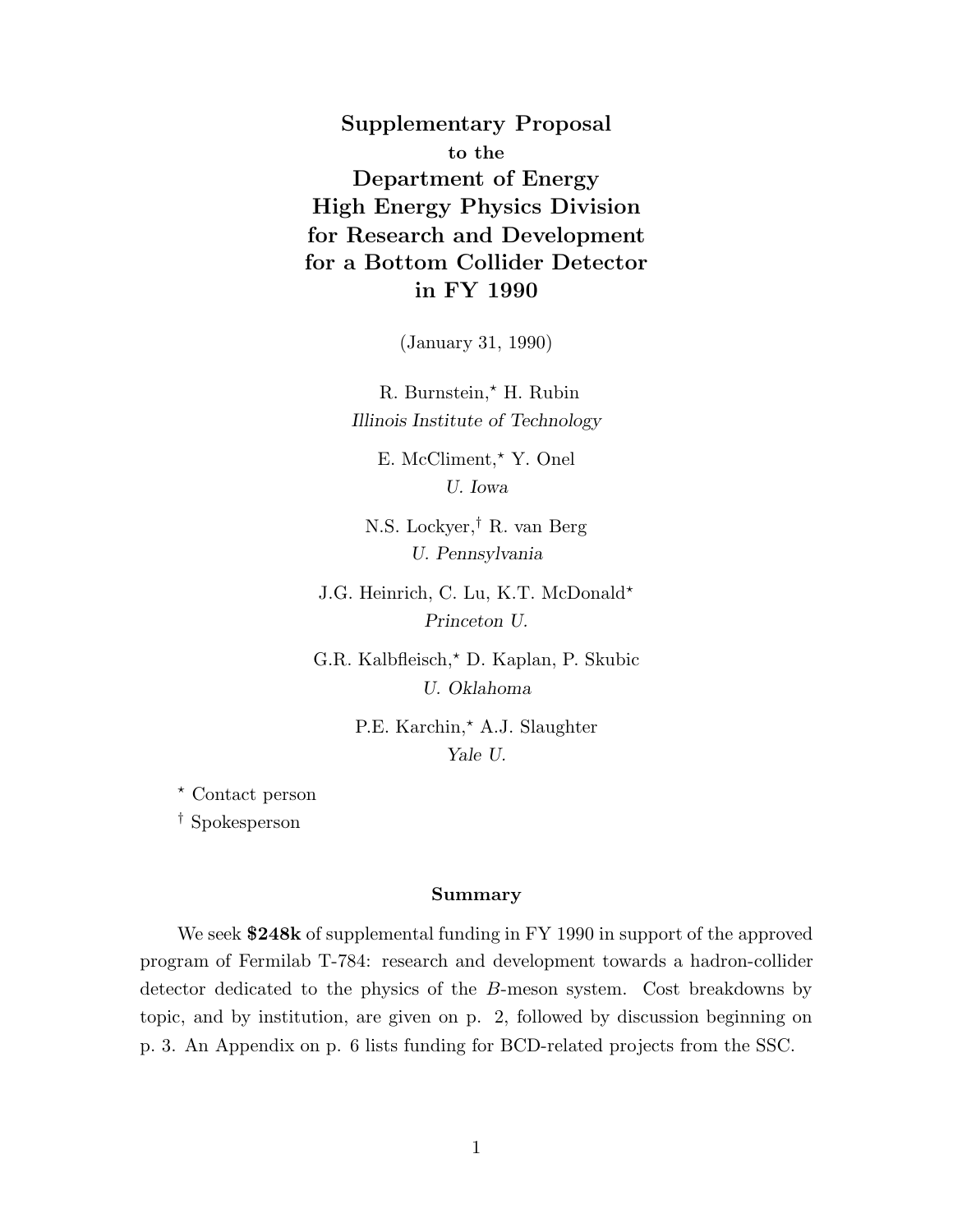# **Supplementary Proposal to D.O.E. High Energy Physics Division for R&D for a Bottom Collider Detector in FY 1990**

| 1. Workstations for detector simulation (\$8k each to IIT, Iowa, Oklahoma, Penn, |
|----------------------------------------------------------------------------------|
|                                                                                  |
| 2. Mechanical studies of the silicon vertex detector (Yale)\$40k                 |
| 3. Front-end readout for silicon strip detectors (Oklahoma)\$40k                 |
| 4. Data-collection chip for silicon strip detectors (Penn) \$20k                 |
| 5. Commercial electronic modules for the fixed-target test (\$10k each to Penn,  |
|                                                                                  |
| 6. Detector supports for the fixed-target test $(lowa)$ \$20k                    |
| 7. Components for a prototype event-builder switch (Princeton) \$40k             |
|                                                                                  |

We prefer that funds associated with items 2 and 7 be placed in a Fermilab User Account, but those for the other items would be more appropriate as direct supplements to the relevant university contract.

Total by Institution: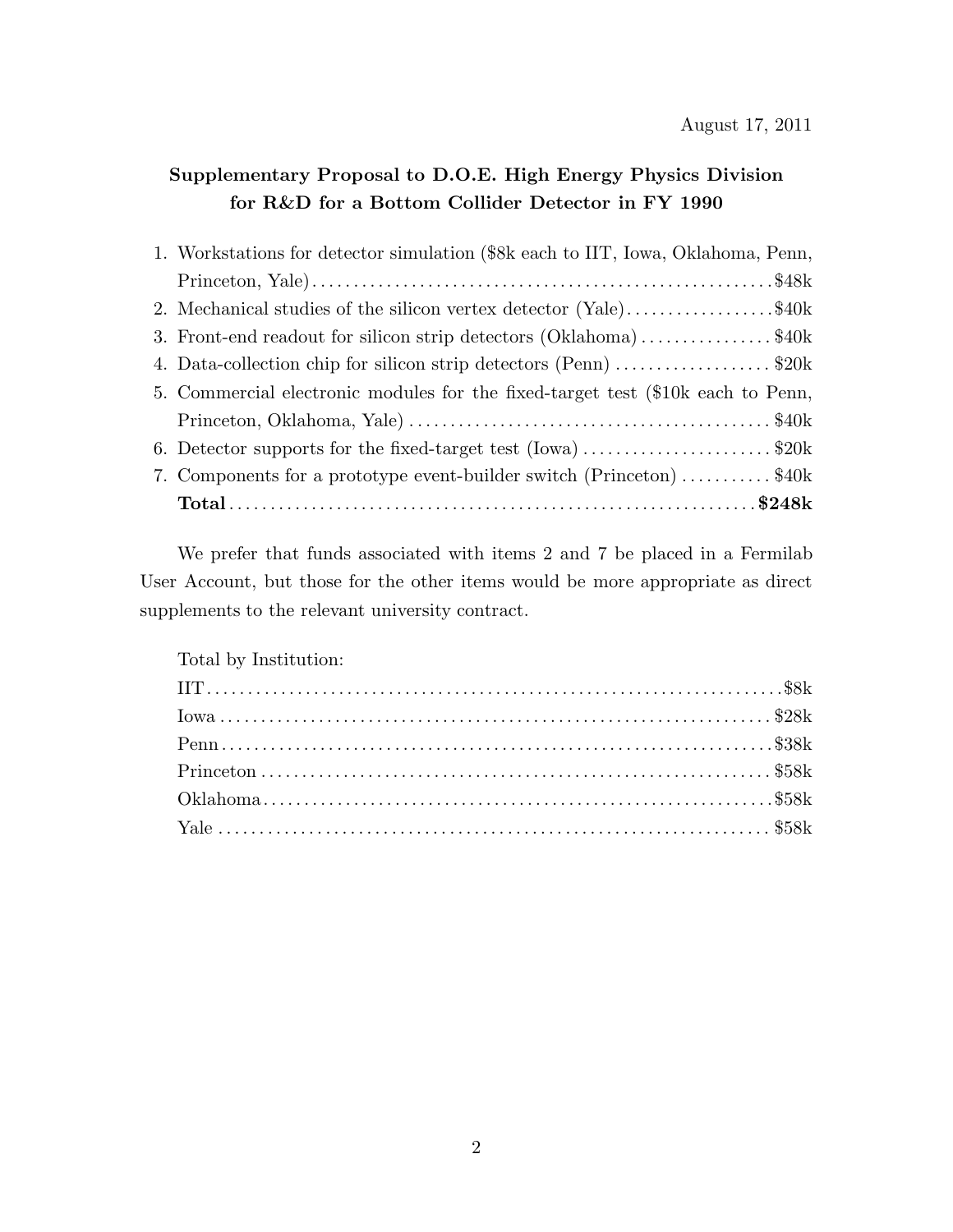# **Introduction**

For two years a group, including the present authors, has been studying the possibility of constructing a new hadron-collider experiment with the goal of detailed measurements of CP violation in the *B*-meson system. This experiment might be performed at the Tevatron or at the SSC.

In October 1988 we submitted a Letter of  $In$ thent<sup>1</sup> to the Fermilab P.A.C. for a Bottom Collider Detector (BCD). They encouraged us to submit an R&D proposal, which we did on Jan. 2,  $1989<sup>2</sup>$ . The first two phases of this proposal were approved as T-784, which forms the basis for the present funding request. Four topics are to be studied in the initial R&D program, which will culminate in a fixed-target beam test at Fermilab in 1990:

- *•* Computer simulations of the proposed experiment.
- Development of a silicon-strip vertex detector capable of 3-dimensional vertex reconstruction.
- Development of a straw-tube tracking system to augment the vertex detector.
- Development of a high-speed data-acquisition system based on an event-builder switch.

Recent overviews of the BCD program are given in refs. 3 and 4.

In addition to the R&D program of T-784, members of the BCD collaboration are involved in several SSC Generic Detector Development Programs,<sup>5–9</sup> and several SSC Subsystem Proposals<sup>10−16</sup> (see also the Appendix on p. 6). With the exception of the program of ref. 9, the SSC programs and proposals are distinct from the parts of T-784 for which we seek support here.

The following 7 sections describe briefly the 7 items of the Supplemental Request as outlined on p. 2.

## **1. Detector Simulation**

The Fermilab P.A.C. has indicated that the BCD collaboration should give high priority to extensive computer simulation of our proposed experiment. To achieve a detailed understanding of the detector in a realistic simulation, we are basing our work on the program GEANT. From partial simulations over the past year,  $3,17,18$ we estimate that a reasonably complete simulation will require about 500 MIPS of computing power. [While large, this is still quite small compared to the 1,000,000 MIPS we estimate to be needed to analyze the data from the experiment.]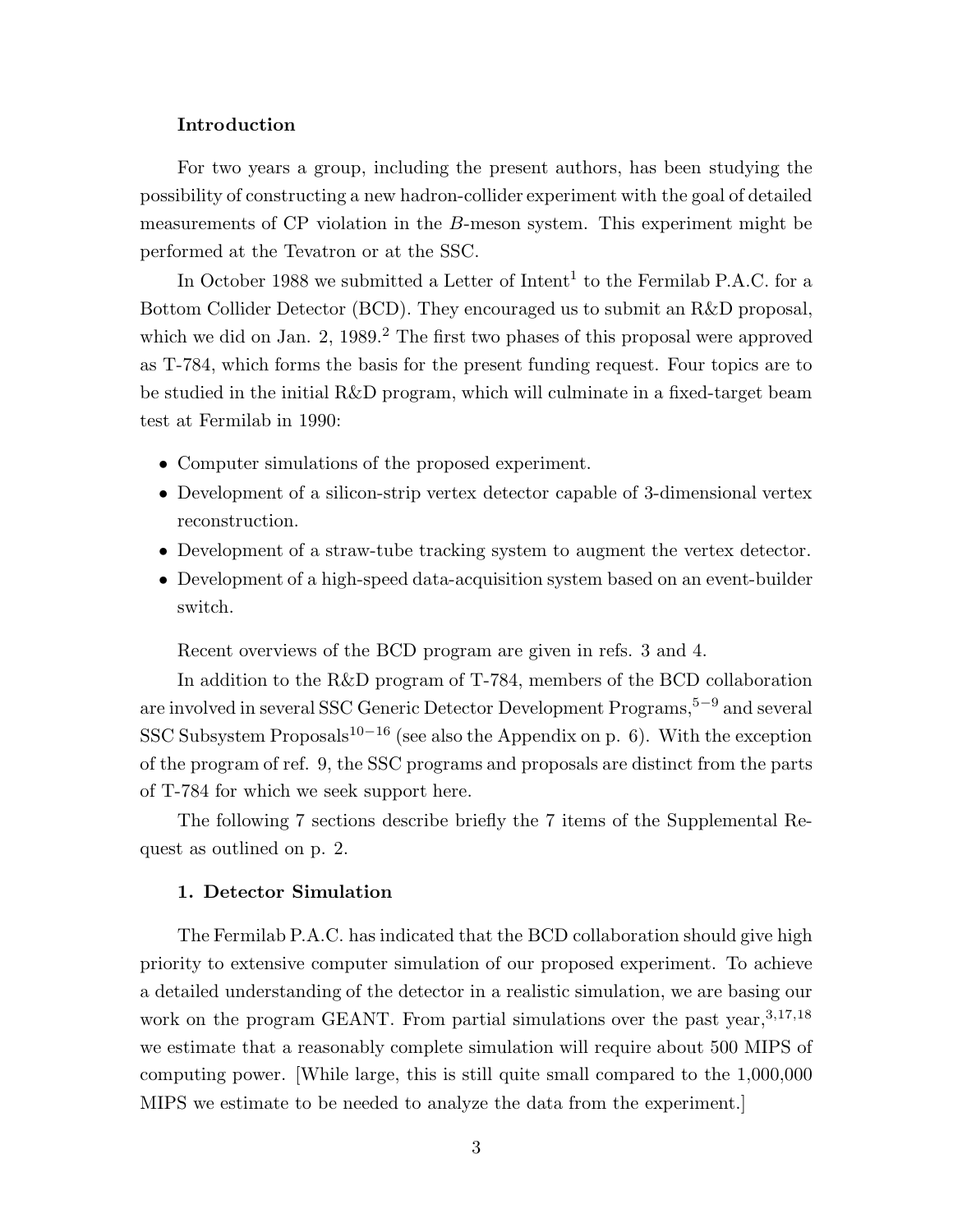The most cost-effective way of obtaining computing power at present is via UNIX workstations. Given the University Consortium pricing for DEC products (not available to Fermilab at this time), the DECstation 3100 workstation and an Imprimus 640 MByte hard disk can be purchased for approximately \$8k, or about \$1k per MIPS. This is very competitive with the price for a multiprocessor configuration from Silicon Graphics. The latter is favored by Fermilab, but is less suitable for distributed processing in the university environment.

One DECstation 3100 is now running GEANT at Princeton. We believe this is the first such workstation to do so.

We propose to purchase 6 additional DECstation 3100's at a cost of **\$48k**. This would bring the computing power available to BCD to about 70 MIPS, or 15% of our eventual need for simulation, but adequate for the coming year.

#### **2. Mechanical Studies of the Silicon Vertex Detector**

Studies of a novel mechanical support structure for a silicon vertex detector have begun at Fermilab. Initial results<sup>19</sup> on the ability of a low-mass structure to dissipate 1 kWatt of heat are extremely encouraging. A scheme for assembly of the vertex detector out of self-supporting modules has been formulated.<sup>20</sup>

To continue these studies in 1990, we need **\$40k** in equipment funds for glueing fixtures, a diamond saw, a small coordinate-measuring machine, a PC-clone computer, and upgrades to an existing wire-bonding/probe station.

## **3. Front-End Readout for Silicon Strip Detectors**

The silicon vertex detector for the BCD requires a new generation of low-noise, low-power front-end electronics. In the past few months, specifications for such a new VLSI chip have been drawn up, based on the success of the so-called SVX and CAMEX chips. We now need to implement these specifications in prototype chips.

Towards this end we are fortunate that the U. Oklahoma collaboration with Oak Ridge Laboratory<sup>6</sup> can be enlarged to include work on the design of our 'BVX' chip. We request **\$40k** to be used for prototype runs with the MOSIS foundry.

#### **4. Data-Collection Chip for Silicon Strip Detectors**

The BVX chip of item 3 resides on the silicon detectors. Each BVX chip processes 128 silicon strips. In the eventual vertex detector there might be as many as 10,000 such chips, too many for all to be read out directly. Rather we propose a data-collection chip that would buffer the data from 10 BVX chips. The 1000 data-collection chips would then be read out to the online computer.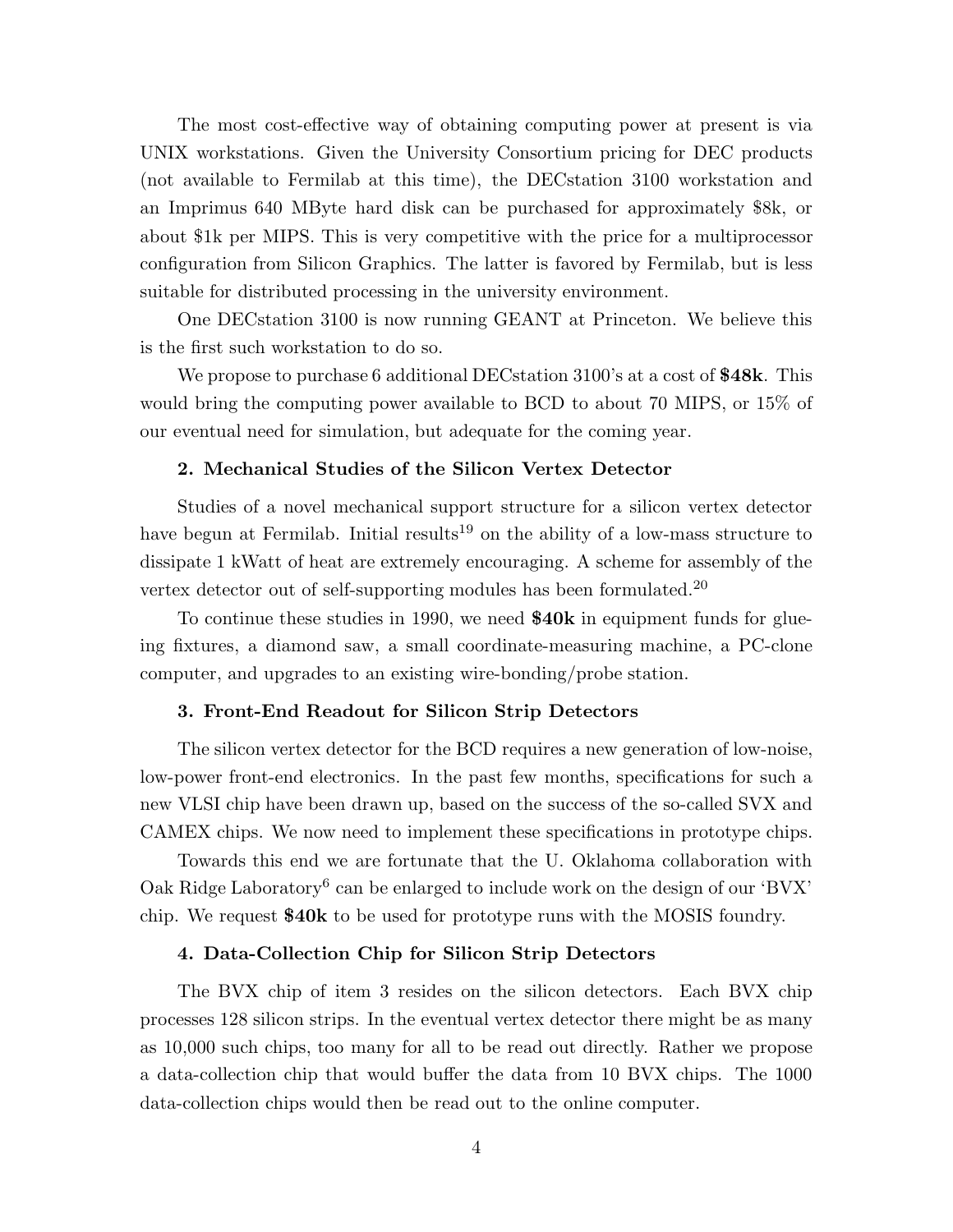In 1990 we wish to produce prototype quantities of this chip. The design work will be done at U. Pennsylvania. We request **\$20k** for a foundry run to produce sample chips.

## **5. Commercial Electronic Modules for the Fixed-Target Test**

We have the opportunity to test the prototype hardware being developed for T-784 in a test beam at Fermilab in Fall 1990. We have submitted a request to PREP at Fermilab for some \$250k of electronics for this test. Of this, about \$40k is not available, and requires new money. The missing items are primarily CAMAC crates and controllers, NIM bins, NIM coincidence circuits, and NIM gate generators – all basic, general purpose items.

We request **\$40k** for purchase of these items, but we prefer this money **not** to go to PREP, but rather to the various participating universities. The practice of forming large equipment pools at the national laboratories has left the universities with almost no test equipment, and, as we see in the present case, only low-priority access to the pool for R&D projects.

#### **6. Detector Supports for the Fixed-Target Test**

In the fixed-target test several silicon strip detectors will be arrayed in configurations similar to those needed for use in a collider. The detector stands should have the ability to rotate the silicon wafers to study the effect of incidence angle on the detector performance. A design for this has been prepared at U. Iowa, whose implementation will require some **\$20k** of machine-shop time.

## **7. Components for a Prototype Event-Builder Switch**

Perhaps the most innovative idea associated with the Bottom Collider Detector is the event-builder switch, $9$  which is based on the technology of a high-speed telephone exchange. This device will combine the multiple data streams off the detector, totalling about 1 MByte per event, into whole events at a rate of  $10^5$  events per second. This is four orders of magnitude faster than present capability, but will be essential for detectors in the SSC era.

A proposal $^{9}$  for design and simulation of an event-builder switch has been funded under the SSC Generic R&D program. The performance of a design for a 64-by-64 prototype switch has simulated using a commercial software package.

We seek **\$40k** for the custom printed-circuit boards and components to construct a prototype switch. This prototype will be tested with simulated data as well as with other BCD detector prototypes in the Fermilab test beam.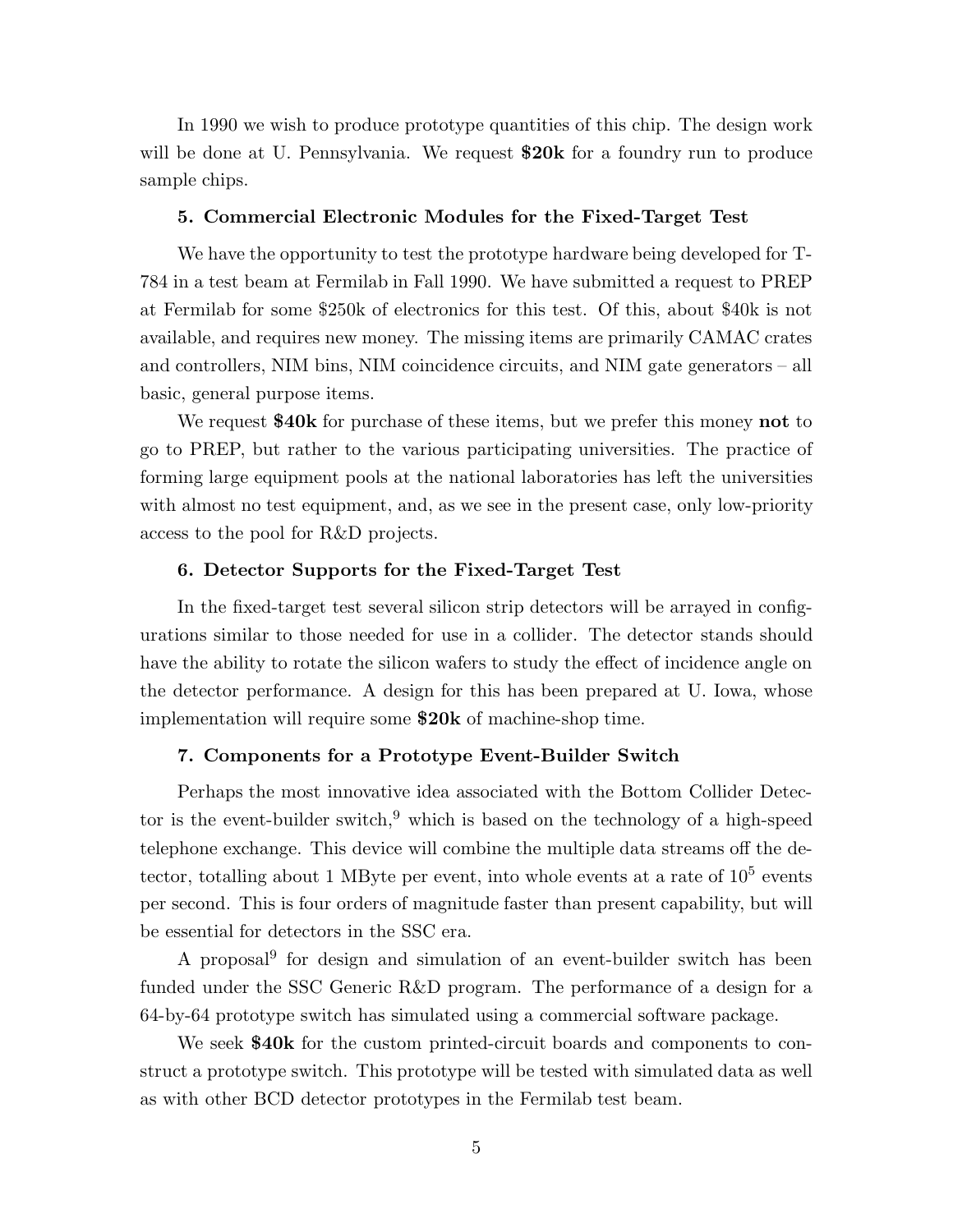# **Appendix**

# **Funding for the Bottom Collider Detector in FY 1990 via SSC Programs**

Funding for various R&D programs associated with the BCD has been forthcoming from the SSC as listed below. These funds are for issues of general interest to possible SSC experiments, and do not address the specific issues of Fermilab T-784 covered by the present Supplementary Proposal.

Funding via the SSC Generic Detector R&D Program:

- 1. **\$40k** for evaluation of existing electronics for silicon strip detectors (*Yale.)*
- 2. **\$50k** of equipment funds and **\$80k** operating funds for design and simulation of a barrel-switch event builder (*Fermilab*).
- 3. **\$65k** for studies of silicon drift chambers (*Princeton*).
- 4. **\$90k** (tentative) for studies of radiation damage to silicon vertex detectors (*Oklahoma*).

Funding via the SSC Subsystem R&D Program:

- 1. **\$135k** for development of a straw-tube tracking subsystem (*Princeton*).
- 2. **\$450k** for development of silicon pixel detectors (*LBL* and *Hughes Aircraft*, but no funding directly to the BCD collaboration).
- 3. **\$30k** for development of silicon drift chambers (*Princeton*).

The following three Subsystem proposals were not funded by the SSC, in part because the technologies are of interest only to the BCD among possible SSC experiments.

- 4. Studies of a trigger processor based on a parallel computer farm (*Penn*).
- 5. Development of detectors for identification of pions, kaons and protons.
- 6. Development of a silicon strip vertex detector.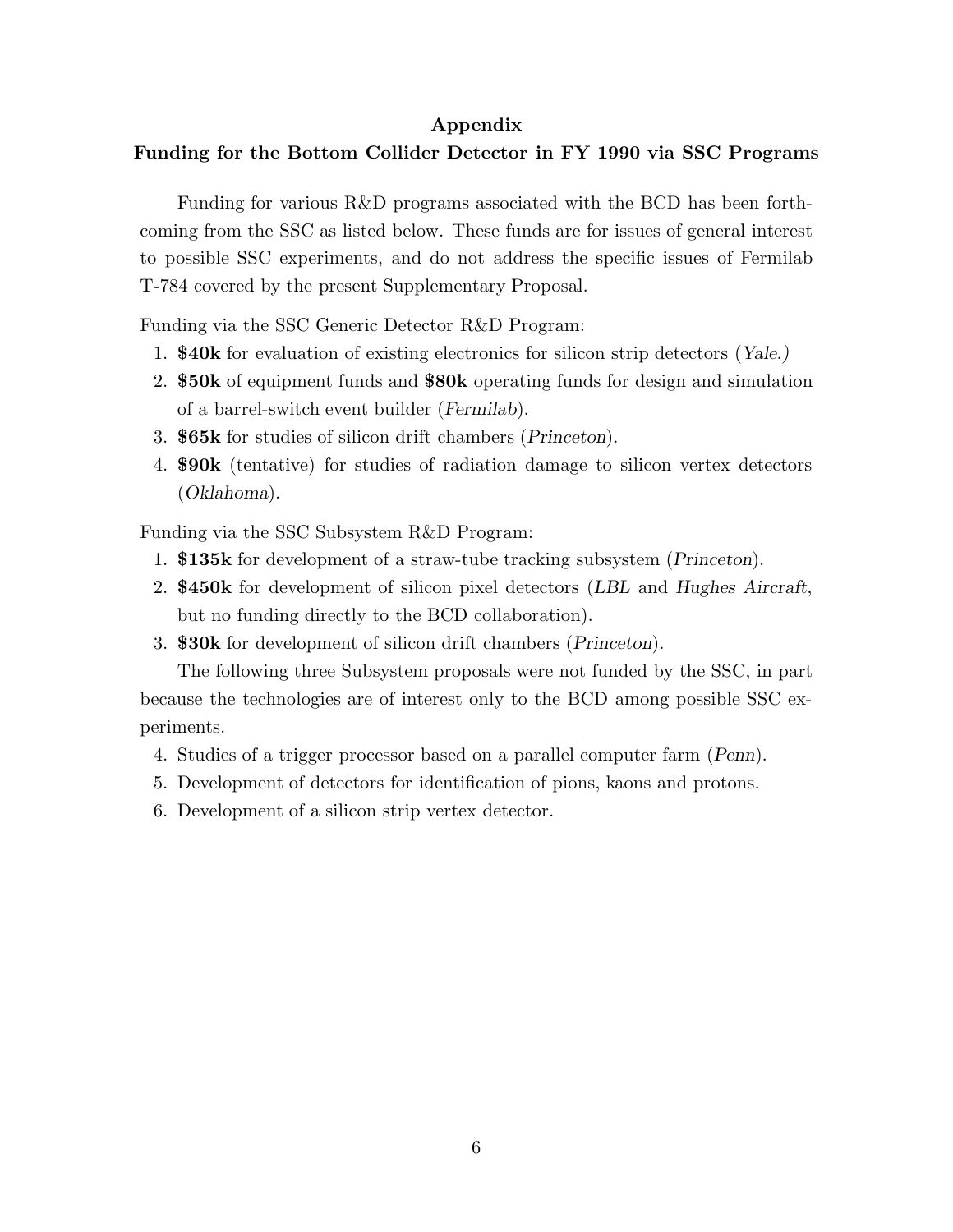## **References**

- 1. H. Castro *et al.*, *Letter of Intent for the BCD, A Bottom Collider Detector for the Fermilab Tevatron*, (October 7, 1988).
- 2. H. Castro *et al.*, *Proposal for Research and Development: Vertexing, Tracking and Data Acquisition for a Bottom Collider Detector*, submitted to the Fermilab P.A.C. (Jan. 2, 1989).
- 3. BCD Collaboration, *Bottom Collider Detector (BCD), An Intermediate- and Low-P*<sup>t</sup> *Detector for the SSC*, SSC-240 (October 1, 1989).
- 4. BCD Collaboration, *The Bottom Collider Detector*, to appear in the Proceedings of the 1989 Breckenridge Workshop on Physics at Fermilab in the 1990's.
- 5. S. Dhawan *et al.*, *Performance Limits of Silicon Strip Front-end Electronics for the SSC Bottom Detector*; *Mechanical Structures for Microvertex Detectors*.
- 6. G.R. Kalbfleisch *et al.*, *A Proposal to Investigate Radiation Hardened Semiconductor Device Technologies for Use with Silicon Strip Detectors at the SSC*.
- 7. C. Lu *et al.*, *Proposal for Generic Detector Development in FY 1990* (Silicon Drift Chambers).
- 8. E. Barsotti *et al.*, *Proposal for Generic Detector R&D for the SSC* (Processor Farms).
- 9. E. Barsotti *et al.*, *Proposal for Generic Detector R&D for the SSC* (Event Builder).
- 10. M.S. Alam *et al.*, *A Microvertex Detector for B-Physics at the SSC*.
- 11. J.F. Arens *et al.*, *SSC Detector R&D Proposal: Development of Technology for Pixel Vertex Detector*.
- 12. C. Lu *et al.*, *Proposal to the SSC Laboratory for Research and Development of a Straw-Tube Tracking System*; also, *Prototype Studies of the Straw Tube Proportional Chamber*, Princeton U. preprint DOE/ER/3072-56 (Dec. 7, 1989).
- 13. A.T. Goshaw *et al.*, *A Proposal for Research and Development of a Hybrid Central Tracking Chamber for the SSC*.
- 14. W. Chen *et al.*, *SSC Detector Subsystem R&D Proposal to Develop Track and Vertex Detector Based on Silicon Drift Devices*.
- 15. D.F. Anderson *et al.*, *SSC Subsystem R&D Proposal: Detectors for the Identification of Electrons, Pions, Kaons and Protons*.
- 16. L.D. Gladney *et al.*, *Proposal to SSC Laboratory for Research and Development for a Parallel Computing Farm*.